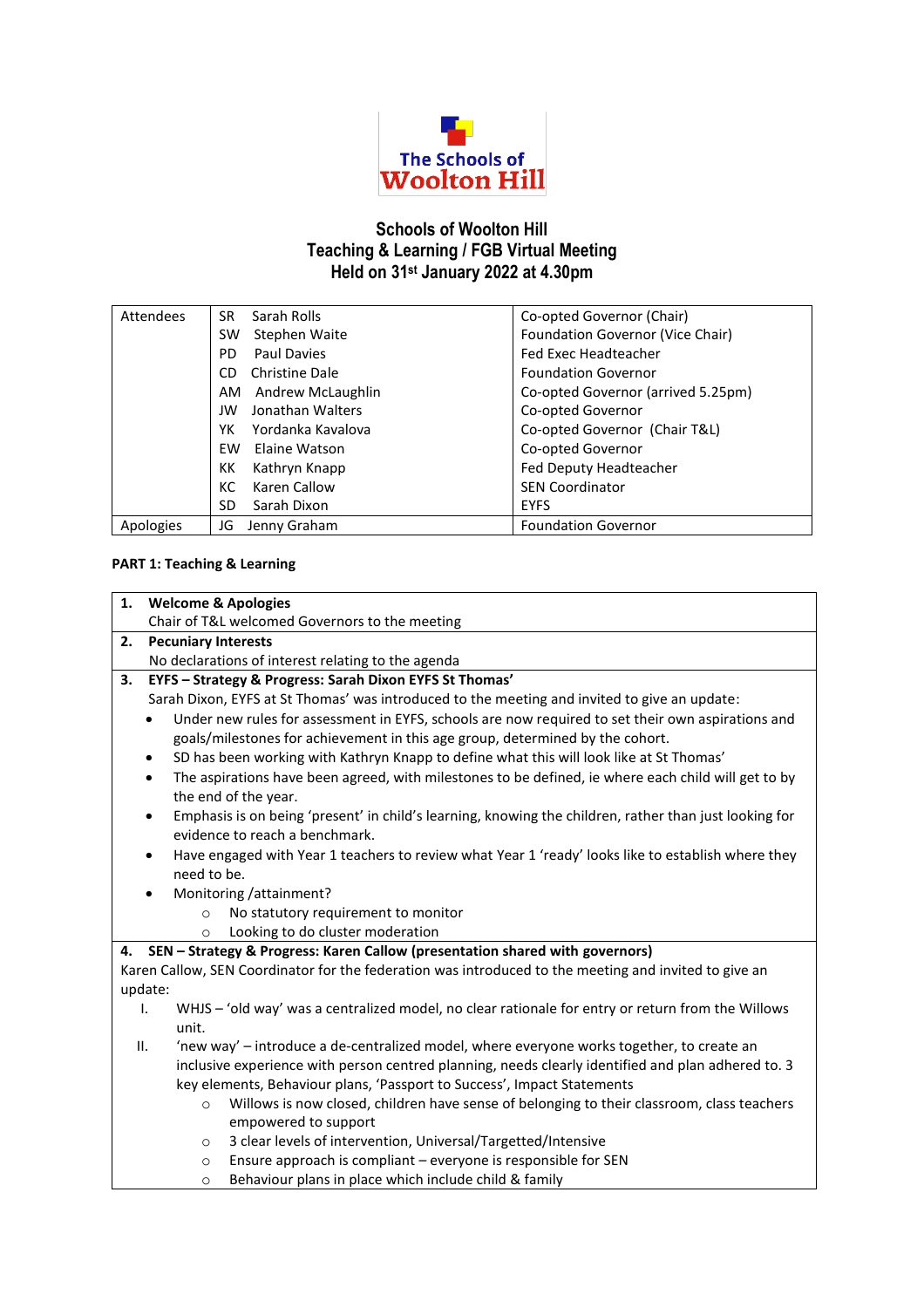- o Assessment & tracking
- $\circ$  New up to date interventions bought and in use with staff who have been trained how to use them
- o Clear plans 'Passports to Success', include measurable targets
- o Impact statements clear understanding between TAs and class teachers
- o Make sure the right children are on the register
- o Introduced Peer mentor scheme with Year 6
- o Teachers provision maps, give clarity for lesson planning and ensure impact can be measured

PD advised Governors that this has and continues to be a significant amount of work. The situation in both schools was far worse than had been previously understood and required a complete rethink from the ground up for provision of SEN in the federation. KC has done an amazing job, with Kathryn Knapp to get us where we are today, but still much work to embed the new procedures and move to 'BAU' confidence in the provision.

JW asked if Arbor was being used for the tracking and assessment.

KC confirmed that it was possible but not in use yet.

YK thanked KC for the very clear and detailed presentation, which provided governors with a clarity of the provision we have not seen before.

## **5. Milestone 1 data set – progress review (data circulated in Nov)**

Following the release of the data set in November, 5 key areas for concern were identified for improvement. YK invited PD to provide an update on progress:

- Attainment PP & SEN
	- o 'Mighty Writer' programme has been purchased to use as an intervention.
	- $\circ$  Staff have been trained and must deliver a minimum of 1 hour of intervention per week.
	- o Children seem to like it an engaging resource (mentioned in 'Hot Chocolate Friday')
	- o Focuses on structure of writing
	- $\circ$  Interventions commenced in January so only a few weeks in, but improvements have been observed albeit anecdotal at present
- Low GDS scores
	- o PD hopes to see this addressed through improvements in quality of teaching in the classroom
	- o Planning is key everyone now required to do their own planning as modelled on inset day
	- o Differentiation must be explicit for different capabilities, less able supported with scaffolding
- General feedback
	- o Kathryn and Tom Scott (English subject lead) have conducted learning walks across both schools and found clear evidence of HAM 3 part planning model embedded and understood.
	- o Learning walls are also much improved (raised in last LLP visit)
	- o St Thomas' focusing on 'the final write', positive examples observed this week
	- $\circ$  WHJS need to publish writing celebrate more

KK observed that there is some great writing going on in both schools which should be published/celebrated much more

o Greater confidence in all staff to plan learning journeys

o T&L Consultant is supporting in PPA time and in classroom to create team teach approach YK asked if homework has differentiation to mirror class work.

PD advised that elements of homework are differentiated, eg spelling, reading

## **6. Year 6 data set (mock SATs)**

Exec Headteacher led a conversation on the recent data from mocks SATs for year 6 which had been circulated to governors in advance of the meeting;

|                                | <b>Reading</b> | <b>Writing</b> | <b>Maths</b> | <b>Combined</b> |
|--------------------------------|----------------|----------------|--------------|-----------------|
| <b>Expected</b>                | 78%            | 72%            | 75%          | 75%             |
| <b>Greater</b><br><b>Depth</b> | 25%            | 22%            | 22%          | 23%             |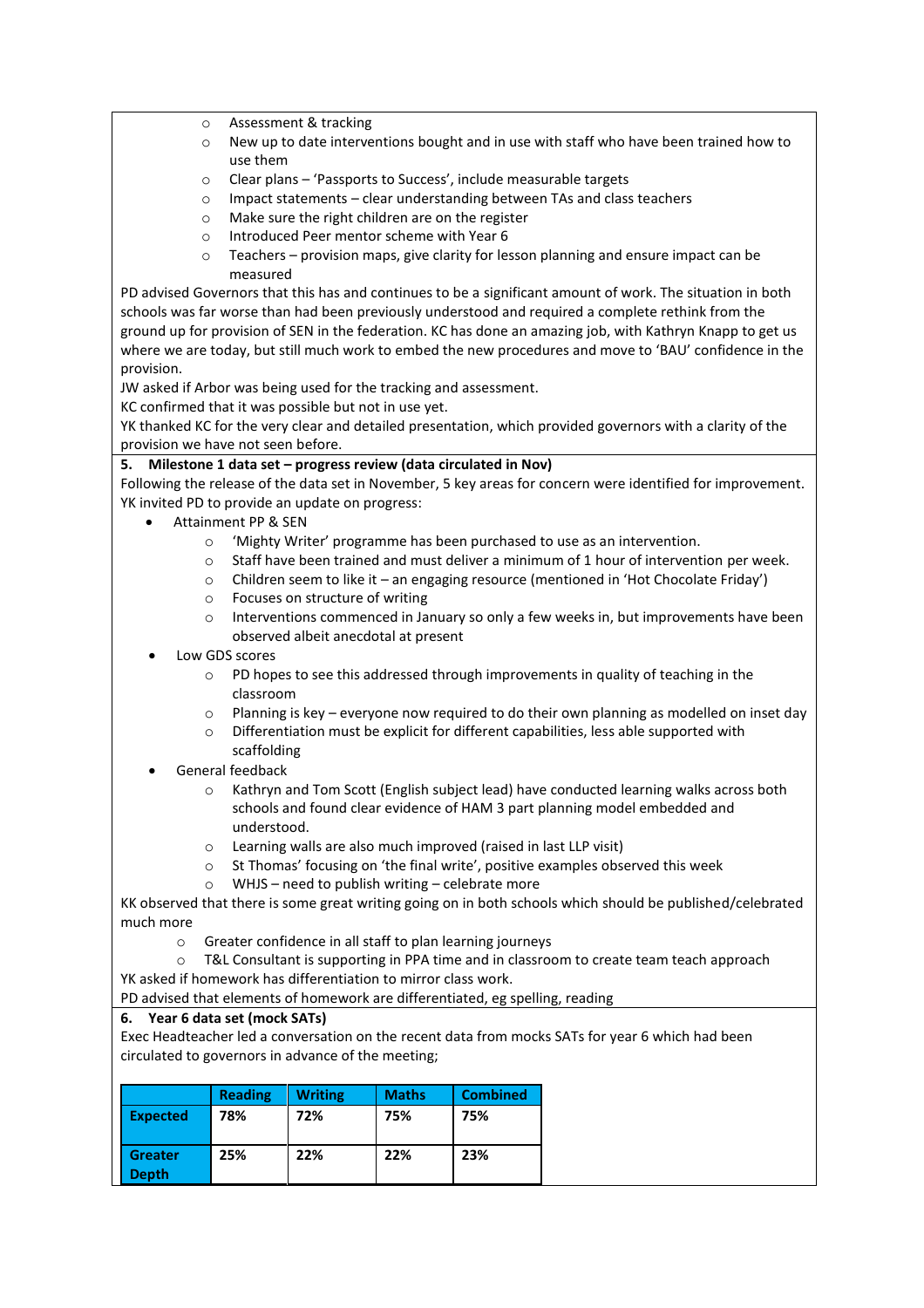- Results are generally pleasing and show progress from the previous set of data
- Data has been created reviewing those who are close to the ARE threshold
- Should be read as predictions.

#### **7. Safeguarding in the curriculum**

Safeguarding in the curriculum is primarily met through the PSHE content. This includes how children can keep themselves safe both on-line and with the people around them. PD advised that additonal provision is met through;

- Harrap are going to conduct some internet safety courses for children and parents
- Assembly theme of the term in 'Friendship"
	- o Discussing when friendships go well and not so well who you can talk to
	- o Children discuss It's ok to disagree you can speak out
- Specific assemblies eg 'Be Bright Be Seen, timed when the clocks change
- Trusted adults
- Peer mentoring Year 6 scheme to encourage children to speak to other children
- Anti-bullying week
	- CPOMS creates alerts for DSLs to pick up on
		- o Create tailored advice or support for specific children

**MEETING CLOSED – 5.45pm**

#### **PART 2: FGB**

| Chair of Governors (SR) welcomed Governors to the meeting<br><b>Pecuniary Interests</b><br>No declarations of interest relating to the agenda<br><b>Committees/Membership/TORs</b><br>SR advised Governors that following the decision to continue with the committee structure as                                                                                                                                                                   |
|------------------------------------------------------------------------------------------------------------------------------------------------------------------------------------------------------------------------------------------------------------------------------------------------------------------------------------------------------------------------------------------------------------------------------------------------------|
|                                                                                                                                                                                                                                                                                                                                                                                                                                                      |
|                                                                                                                                                                                                                                                                                                                                                                                                                                                      |
|                                                                                                                                                                                                                                                                                                                                                                                                                                                      |
| created after federating, the TORs for each committee need approving along with a review of<br>the committee memberships and overall GB membership.<br>SR advised governors that despite previous interest from Caroline Whiting to join the GB, it had<br>now been agreed that for personal reasons we would not follow this up any further. Governors<br>agreed with the decision.<br>SR advised the GB that Greg Pilbrow has resigned from the GB |
| Governors agreed that membership of the GB was now a critical issue to resolve. The format of<br>the GB was discussed and confirmed that we would still aspire to 14 members.<br>Current vacancies:<br>$\circ$<br>1 x Co-Opted - staff governor (if someone comes forward)<br>2 x Parent Governors<br>٠<br>2 x Co-Opted Governors (any specific skills for the GB tbc)                                                                               |
| CD asked what the process was for finding governors and could existing governors recommend<br>potential candidates. Governors agreed that we should use all channels to find new governors.                                                                                                                                                                                                                                                          |
| PD agreed that school will send out requests for Parent Governors again                                                                                                                                                                                                                                                                                                                                                                              |
| Kathryn Knapp was voted in as an Associate Member of the GB                                                                                                                                                                                                                                                                                                                                                                                          |
| TORs for Compliance/T&L/Resourcing have been circulated, and any differences discussed.<br>Governors voted to approve.                                                                                                                                                                                                                                                                                                                               |
| Strategy & Comms and FGB don't require a statutory TORs but governors discussed that it<br>might help with the rigour of the meetings                                                                                                                                                                                                                                                                                                                |
|                                                                                                                                                                                                                                                                                                                                                                                                                                                      |

- areguarding
	- o All governors must log in to GovHub and sign KCISE (annual declaration)